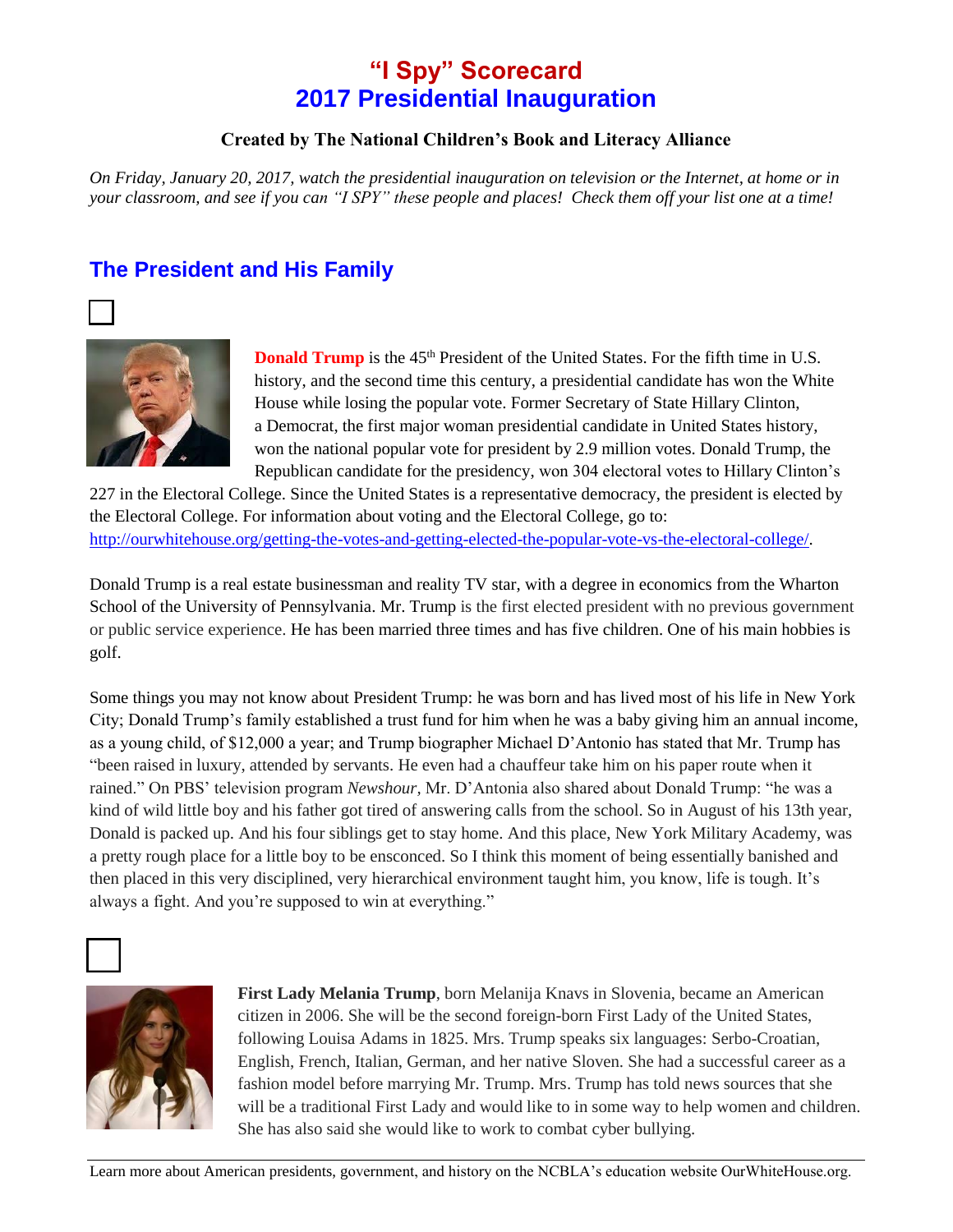

**Trump Children.** Donald Trump has five children. With his first wife Ivana Trump, he is the father of Donald Trump Jr. (born December 31, 1977), Ivanka Trump ( born October 30, 1981), Eric Trump (born January 6, 1984 ). Tiffany Trump (October 13, 1993) is from his marriage to his second wife Marla Maples. His youngest son Barron (March 20, 2006) is from his marriage to his current wife Melania Trump. Mr. Trump has eight grandchildren. (In photo from left to right: Mr. and Mrs. Eric Trump; Barron; Donald Trump; Melania Trump; Mr. and Mrs. Donald Trump Jr.

and two of their children; Ivanka Trump and her husband; Tiffany Trump.)

## **The Vice President and the Second Lady**





Mike Pence is the  $48<sup>th</sup>$  Vice-President of the United. He is the former Governor of Indiana serving from 2013 to 2017. Mr. Pence was a radio talk show host, and later a member of the United States House of Representatives. Presidents John F. Kennedy and Ronald Reagan are two of his heroes.





Karen Pence, like her husband, grew up in Indiana. She is a former elementary school teacher and as the First Lady of Indiana her agenda concentrated on children and the arts. She likes to do watercolor paintings of houses which she has sold at Indiana State Fairs. Mr. and Mrs. Pence are the parents of three children: Michael, Charlotte, and Audrey.



Mr. and Mrs. Pence are the parents of three children: Michael, Charlotte, and Audrey. Their son, Michael Pence, 24, is a Marine Corps officer. Their older daughter, Charlotte Pence is a filmmaker who recently graduated from college. Their younger daughter, Audrey Pence is a college student and considers herself socially liberal. The Pence's have three family pets: Marlon Bundo the rabbit, whose is named after actor Marlon Brando; and two cats, Oreo and Pickle. Check to see if Marlon Bundo shows up at the inauguration!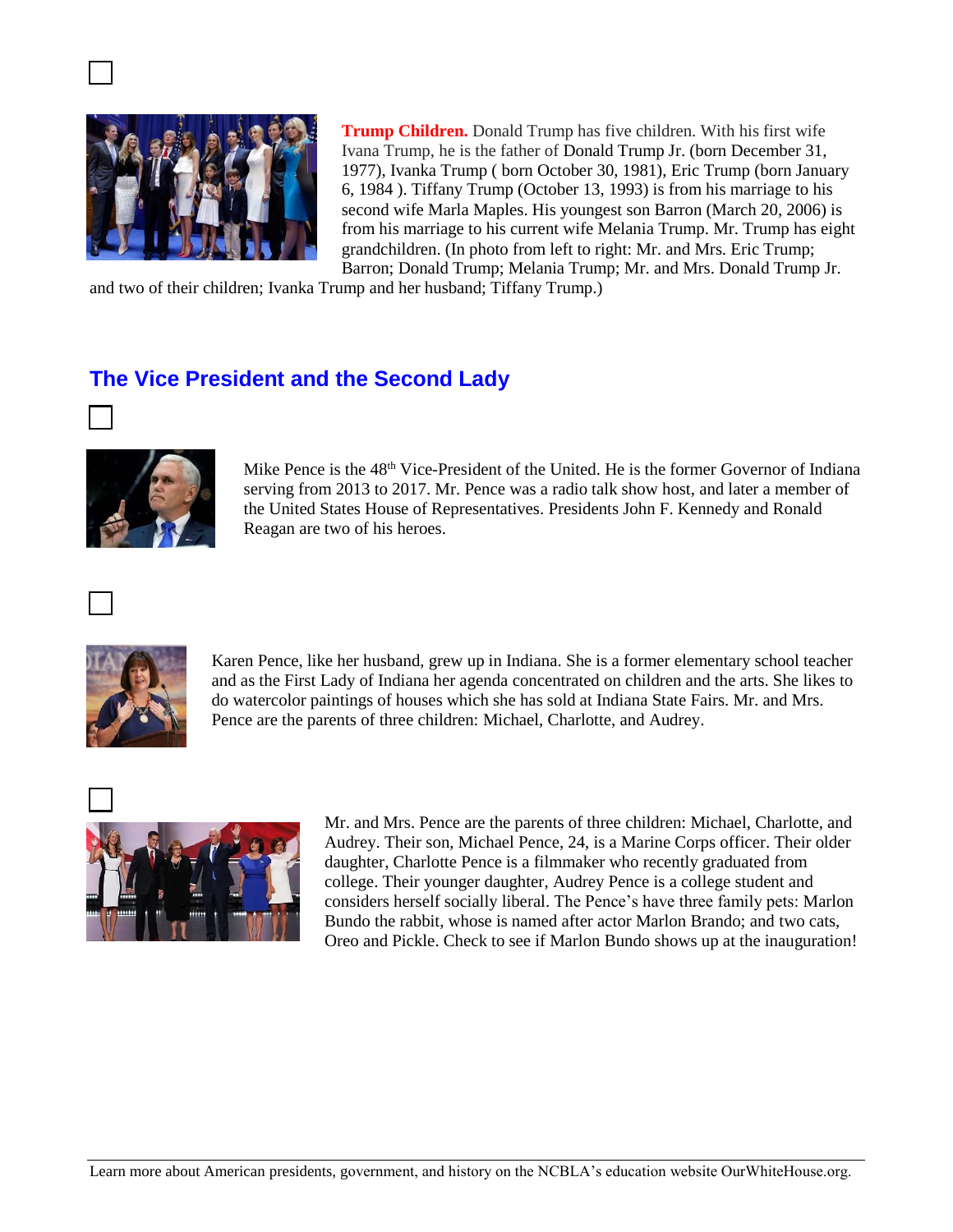## **The Outgoing President and First Lady**



Former **President Barack Obama** served two terms as president of the United States of America. He is seen in this photo visiting with kids at the White House Science Fair. A few things you may not know about President Obama: his favorite artist is Pablo Picasso; he is left-handed—the sixth post-war president to be left-handed; he has read every Harry Potter book; he collects Spider Man and Conan the Barbarian comics; and he was known as "O'Bomber" at high school for his skill at basketball. He also wrote a book for kids that you can find at the library—*Of Thee I Sing: A Letter to My Daughters.* 





Former **First Lady Michelle Obama** promoted children's health and fitness all across America. Mrs. Obama is a lawyer by profession. As First Lady, Mrs. Obama launched *[Let's Move!](http://letsmove.gov/)*— a campaign to bring together community leaders, teachers, doctors, nurses, moms and dads in a nationwide effort to tackle the challenge of childhood obesity. President and Mrs. Obama appear in this photo with Sasha and Malia and their two White House pets Bo and Sunny, in the White House Rose garden. See if you can find out what breed of dogs Bo and Sunny are, and who gave Bo to the Obama family.

### **The Outgoing Vice-President and Second Lady**



**Vice President Joe Biden** was the 47th vice president of the United States. Formerly, he served the state of Delaware as senator for 36 years, serving six full terms. The vice president and his wife Dr. Jill Biden have three children and five grandchildren. The vice president was a halfback and wide receiver on his high school team. His Secret Service codename is "Celtic," given to him because of his Irish heritage.





**Dr. Jill Biden** holds a Ph.D. in Education. As second lady, Dr. Biden worked to bring attention to the sacrifices made by military families, to highlight the importance of community colleges to America's future, and to raise awareness around areas of particular importance to women, including breast cancer prevention, all while continuing to teach English full-time at a community college in nearby Virginia.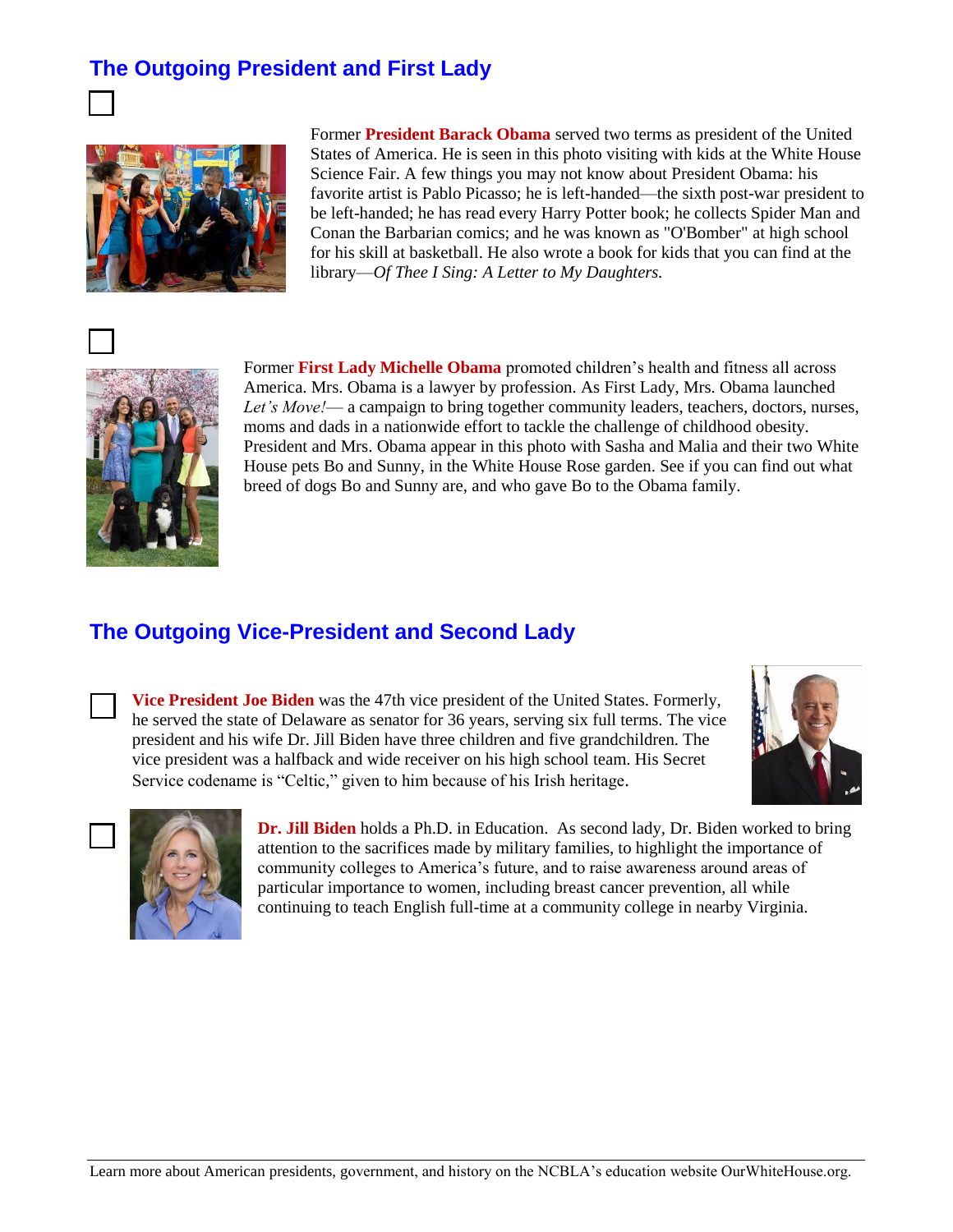## **The Supreme Court and Congress**

**John Glover Roberts, Jr.** is the 17th and current Chief Justice of the United States. He has served in the Supreme Court since 2005, having been nominated by President George W. Bush after the death of Chief Justice William Rehnquist.





**Paul Ryan** is the 54<sup>th</sup> and current Speaker of the United States House of Representatives. A member of the Republican Party, he is the U.S. Representative from Wisconsin's First congressional district, serving since 1999.





**Charles Ellis "Chuck" Schumer** is the senior United States Senator of New York, serving since 1998. A member of the Democratic Party, he has been the Senate Majority Leader since January 2016.





**Kevin Owen McCarthy** is the U.S. Representative for California's 23<sup>rd</sup> congressional district.He became House Majority Leader in 2014.





**Nancy Patricia D'Alesandro Pelosi** is the Minority Leader of the United States House of Representatives and served as the 60th Speaker of the United States House of Representatives from 2007 to 2011.